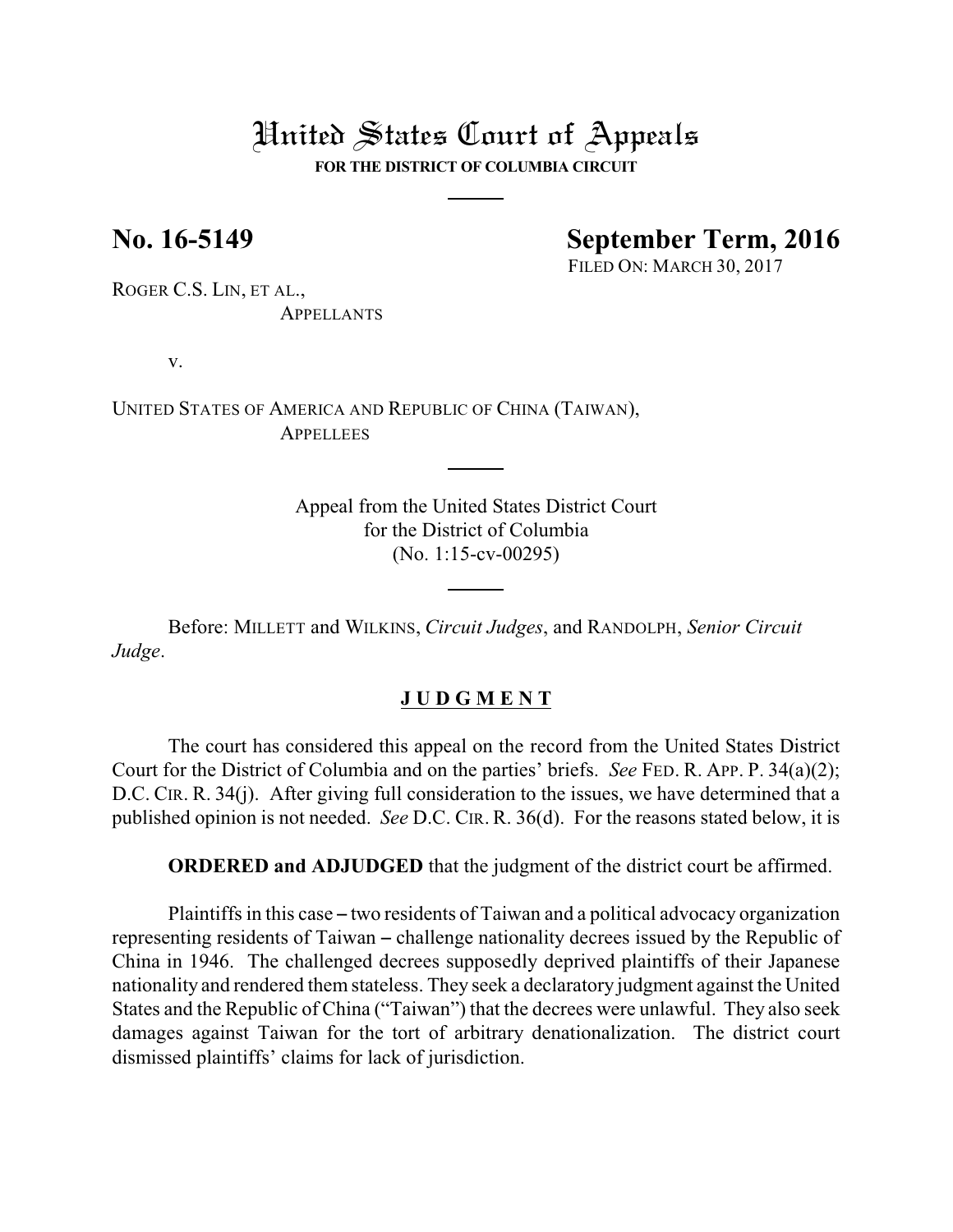In 1946, the government of the Republic of China issued two decrees that reportedly "stripped" the people of the island of Taiwan (then known as Formosa) of their Japanese nationality and conferred on them a Republic of China nationality. Amended Complaint ¶¶ 8, 37, 39. Plaintiffs claim that the United States shares legal responsibility for these decrees. *Id.* ¶ 45-69. They allege that General Chiang Kai-shek, leader of the Republic of China when the decrees were issued, was administering Taiwan "as an agent" of the United States following Japan's surrender at the end of World War II. *Id.* ¶ 53. Plaintiffs further claim that, because of these decrees, they do not have an "internationally accepted nationality" to this day.<sup>1</sup> *Id.*  $\P$  7.

The district court dismissed plaintiffs' claim for a declaratory judgment that the decrees were unlawful because plaintiffs had not demonstrated that the United States caused their injury or that a declaratory judgment against either defendant would redress the injury. *Lin v. United States*, 177 F. Supp. 3d 242, 249-55 (D.D.C. 2016). The court also concluded that the political question doctrine prevented it from issuing a declaratory judgment. *Id.* at 255-57.

We affirm the district court's dismissal of the declaratory judgment claim against both the United States and Taiwan on the basis of redressability. We agree with the district court that plaintiffs' alleged loss of Japanese citizenship and resulting statelessness is an injury in fact. *Id.* at 250-51. But the plaintiffs did not establish that it is "likely, as opposed to merely speculative," that a declaratory judgment holding the 1946 decrees illegal would redress their injury. *Lujan v. Defs. of Wildlife*, 504 U.S. 555, 561 (1992) (internal quotation omitted).

Plaintiffs' injury can only be redressed by foreign nations not before the court. *See id.* at 562. A declaratory judgment would not restore plaintiffs' Japanese citizenship, and it would not resolve Taiwan's international status. Even if we accepted plaintiffs' assertion that a declaratory judgment would inspire action by the United Nations, Appellant Br. at 38-

<sup>&</sup>lt;sup>1</sup> We discussed the subsequent political status of Taiwan in *Lin v. United States*, 561 F.3d 502, 504-05 (D.C. Cir. 2009). In 1949, when the communist party established the People's Republic of China on the mainland of China, General Chiang Kai-shek and his government fled to Taiwan and established the Republic of China in exile. *Id*. at 504. *See also* Amended Complaint ¶ 46. Both governments claim to be the legitimate government of China, including Taiwan. *Lin*, 561 F.3d at 505. The Republic of China governs the island of Taiwan. *Id.* The United States has since recognized the People's Republic of China as the legitimate government of China, but it maintains unofficial relations with the people of Taiwan and "strategic ambiguity with respect to sovereignty over Taiwan." *Id.* (internal quotation omitted). *See also* Amended Complaint ¶ 75.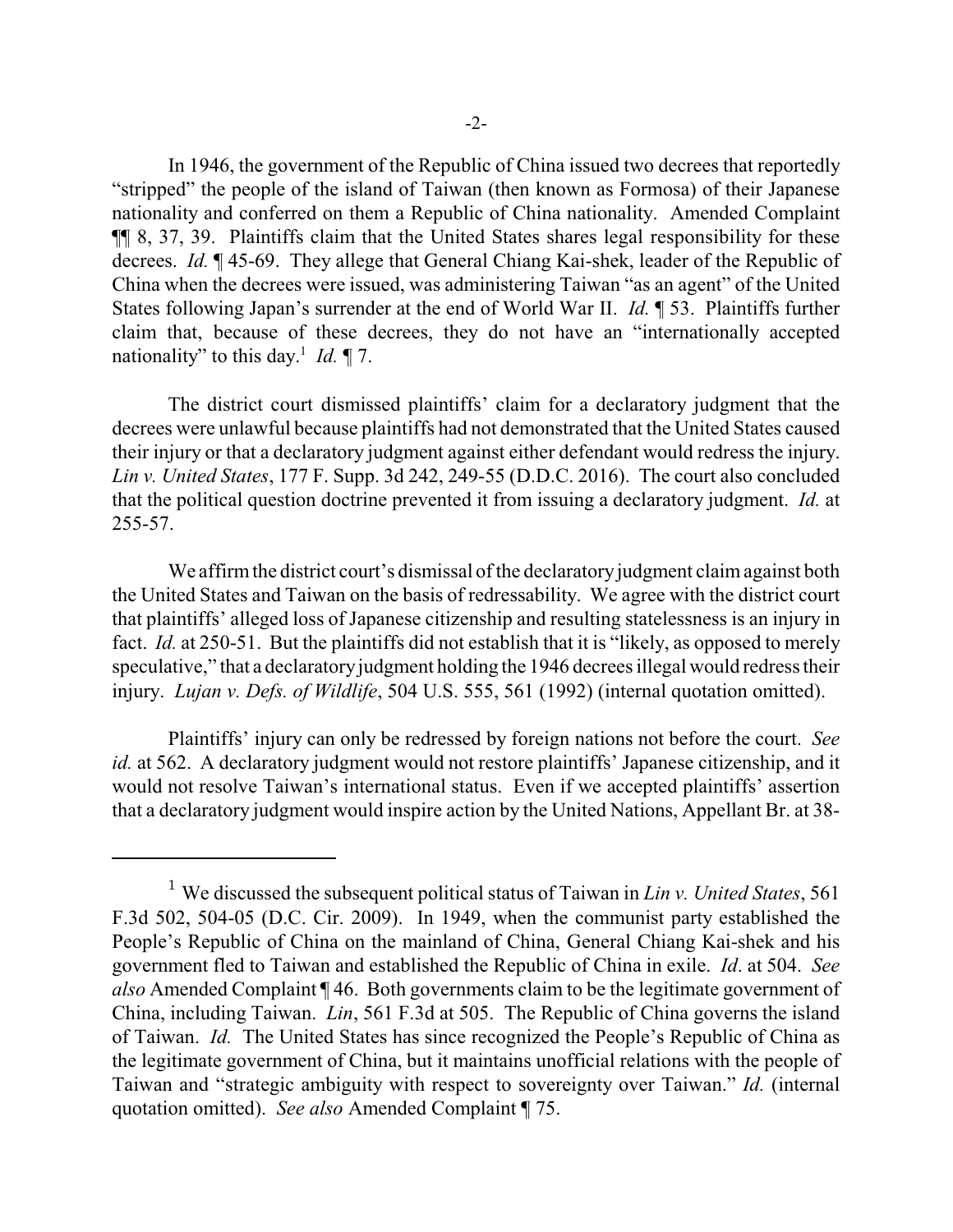42, the United Nations cannot confer citizenship or force a member-state to confer citizenship. Sovereign nations control their own citizenship. The United Nations' conventions to prevent statelessness do not require signatory nations to confer citizenship on the residents of Taiwan. *See generally Convention Relating to the Status of Stateless Persons*, 360 U.N.T.S. 117 (Sep. 28, 1954); *Convention on the Reduction of Statelessness*, 989 U.N.T.S. 175 (Aug. 30, 1961). The unusual status of residents of Taiwan is not new, and no nation has acted to redress it. Plaintiffs have not demonstrated that a court ruling invalidating the 1946 decrees would likely cause these foreign nations to provide relief. *See Cardenas v. Smith*, 733 F.2d 909, 914 (D.C. Cir. 1984); *Greater Tampa Chamber of Commerce v. Goldschmidt*, 627 F.2d 258, 263 (D.C. Cir. 1980).

Plaintiffs also sought damages fromTaiwan for the tort of arbitrary denationalization. As we have already mentioned, plaintiffs have alleged an injury in fact. Taiwan concedes, and we agree, that their injury is "fairly traceable" to the 1946 decrees. *Lujan*, 504 U.S. at 560 (internal quotation and alteration omitted). Damages redress a wrong*. Steel Co. v. Citizens for a Better Env't*, 523 U.S. 83, 96 (1998). The district court concluded that it did not have jurisdiction over Taiwan under the Foreign Sovereign Immunities Act, 28 U.S.C. §§ 1602-11. *Lin*, 177 F. Supp. 3d at 257-59. We will not resolve the question. *Steel Company v. Citizens for a Better Environment*, 523 U.S. 83 (1998), prevents the court from assuming Article III jurisdiction, but we may address a case's merits in order to "avoid a doubtful issue of*statutory* jurisdiction." *Chalabi v. Hashemite Kingdom of Jordan*, 543 F.3d 725, 728 (D.C. Cir. 2008) (internal quotation omitted).

We affirm the district court's dismissal of the claim for damages on the alternative ground that the case is untimely. *See United States ex rel. Heath v. AT&T, Inc.*, 791 F.3d 112, 123 (D.C. Cir. 2015). The statute of limitations for a common-law tort is three years, D.C. Code § 12-301(8). The Republic of China issued the challenged decrees in 1946. Plaintiffs' 2015 complaint is more than sixty years too late.

Plaintiffs have not demonstrated a continuing tort, which can extend the statute of limitations. Under District of Columbia law, a continuing tort requires "(1) a continuous and repetitious wrong, (2) with damages flowing from the act as a whole rather than from each individual act, and (3) at least one injurious act . . . within the limitation period." *Beard v. Edmonson and Gallagher*, 790 A.2d 541, 547-48 (D.C. 2002) (internal quotation omitted). Plaintiffs have not satisfied any of these requirements. Plaintiffs challenge two 1946 decrees, not a continuous course of conduct. They have not demonstrated that their injury comes from a course of conduct. And they do not allege any injurious act within the limitation period. Plaintiffs' continued statelessness does not create a continuing tort. Neither the "lingering effect of an unlawful act" nor a defendant's failure to right a past wrong is "itself an unlawful act." *AKM LLC dba Volks Constructors v. Sec'y of Labor*, 675 F.3d 752, 757